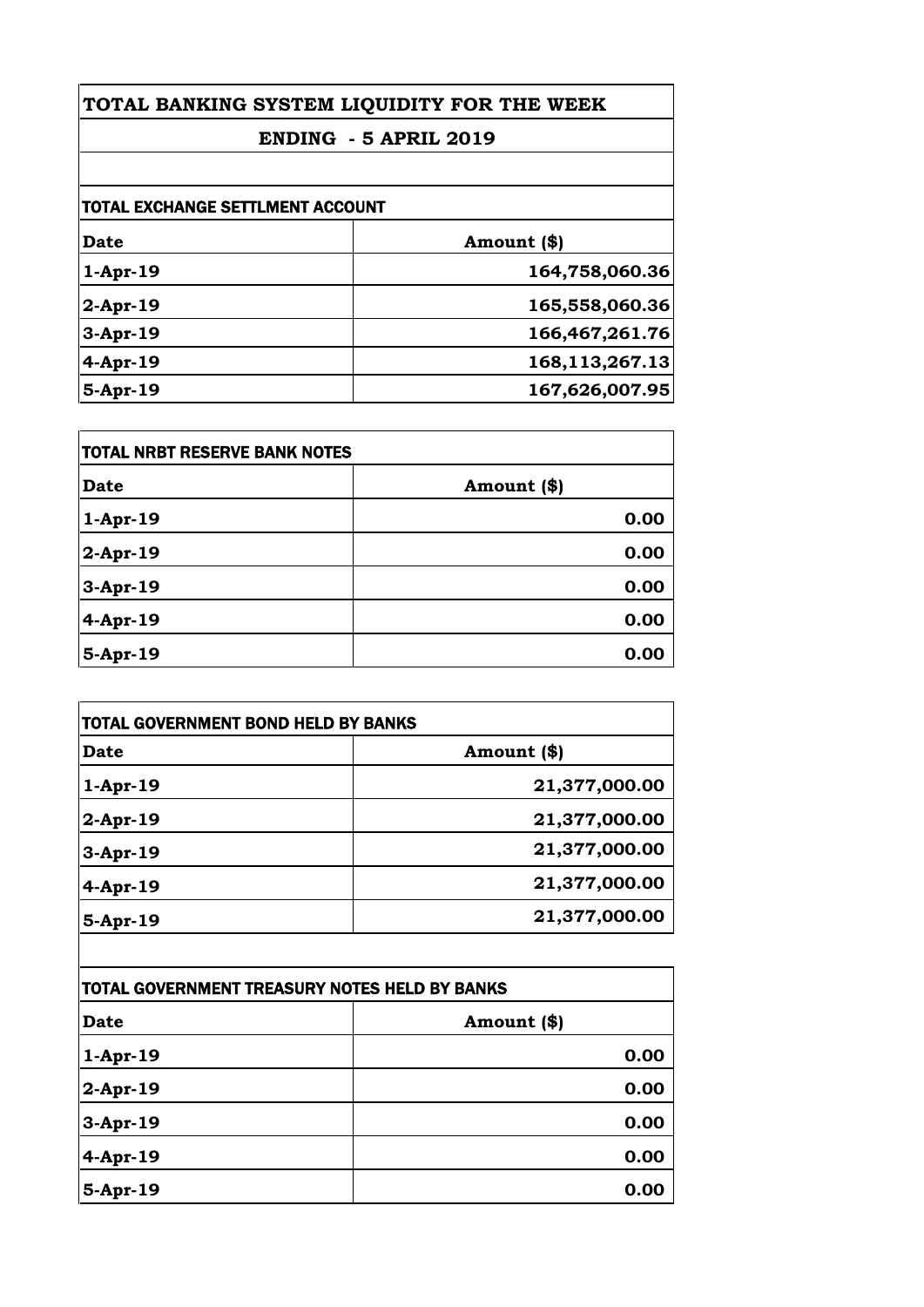# **TOTAL BANKING SYSTEM LIQUIDITY FOR THE WEEK**

# **ENDING -12 APRIL 2019**

| <b>TOTAL EXCHANGE SETTLMENT ACCOUNT</b> |  |
|-----------------------------------------|--|
| Amount (\$)                             |  |
| 167,709,573.26                          |  |
| 167,601,880.55                          |  |
| 164,418,904.49                          |  |
| 164,035,018.95                          |  |
| 164,035,562.95                          |  |
|                                         |  |

| <b>TOTAL NRBT RESERVE BANK NOTES</b> |             |
|--------------------------------------|-------------|
| <b>Date</b>                          | Amount (\$) |
| 8-Apr-19                             | 0.00        |
| 9-Apr-19                             | 0.00        |
| 10-Apr-19                            | 0.00        |
| 11-Apr-19                            | 0.00        |
| 12-Apr-19                            | 0.00        |

| Date         | Amount (\$)   |
|--------------|---------------|
| 8-Apr-19     | 21,377,000.00 |
| 9-Apr-19     | 21,377,000.00 |
| 10-Apr-19    | 21,377,000.00 |
| $11-Apr-19$  | 21,377,000.00 |
| $12$ -Apr-19 | 21,377,000.00 |

| <b>TOTAL GOVERNMENT TREASURY NOTES HELD BY BANKS</b> |             |
|------------------------------------------------------|-------------|
| <b>Date</b>                                          | Amount (\$) |
| 8-Apr-19                                             | 0.00        |
| 9-Apr-19                                             | 0.00        |
| 10-Apr-19                                            | 0.00        |
| 11-Apr-19                                            | 0.00        |
| 12-Apr-19                                            | 0.00        |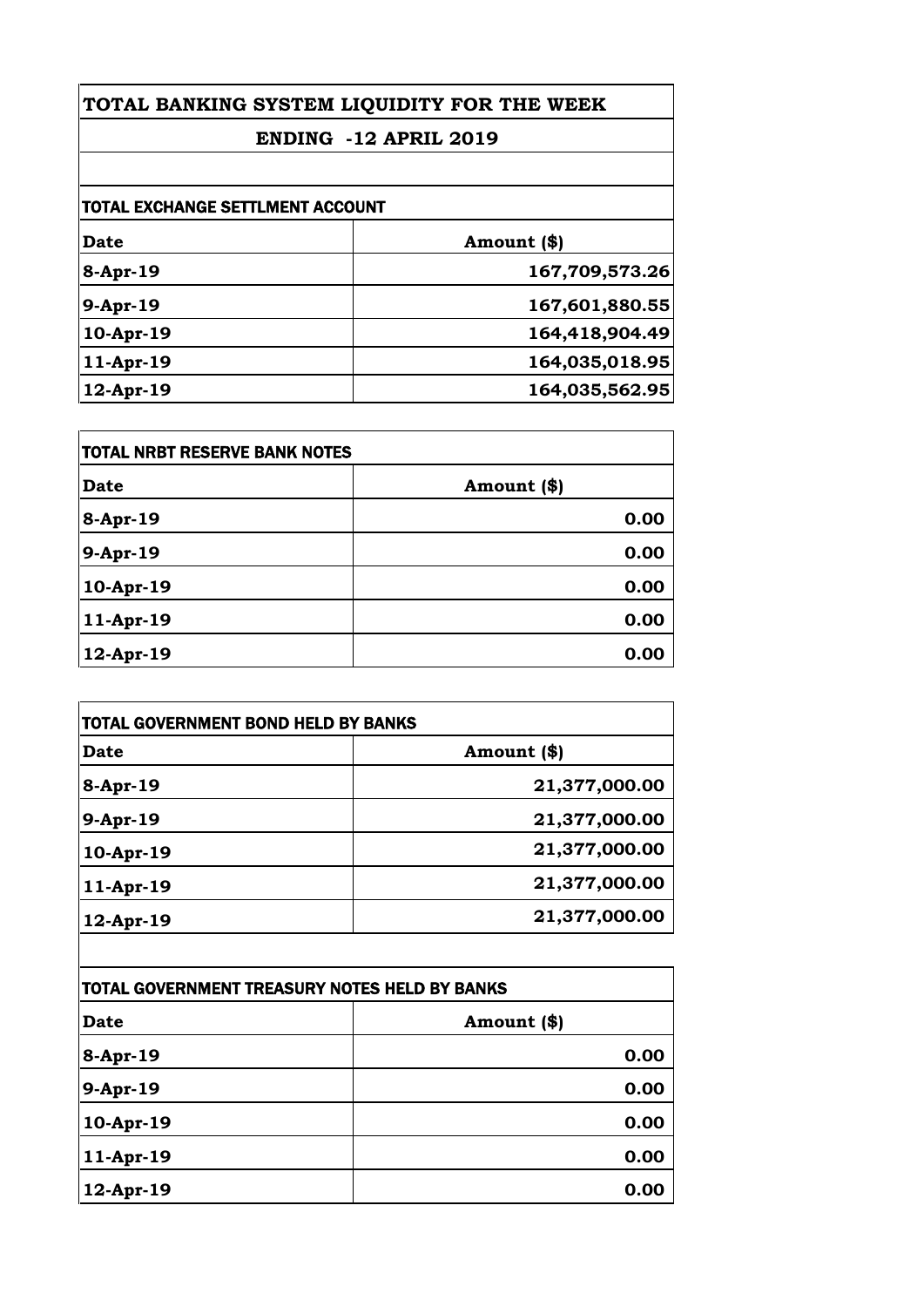# **TOTAL BANKING SYSTEM LIQUIDITY FOR THE WEEK**

# **ENDING -18 APRIL 2019**

| <b>TOTAL EXCHANGE SETTLMENT ACCOUNT</b> |                |
|-----------------------------------------|----------------|
| Date                                    | Amount (\$)    |
| 15-Apr-19                               | 162,970,540.48 |
| 16-Apr-19                               | 164,365,720.81 |
| 17-Apr-19                               | 163,828,540.81 |
| 18-Apr-19                               | 165,468,876.79 |

| <b>TOTAL NRBT RESERVE BANK NOTES</b> |             |
|--------------------------------------|-------------|
| <b>Date</b>                          | Amount (\$) |
| 15-Apr-19                            | 0.00        |
| 16-Apr-19                            | 0.00        |
| 17-Apr-19                            | 0.00        |
| 18-Apr-19                            | 0.00        |

| TOTAL GOVERNMENT BOND HELD BY BANKS |               |
|-------------------------------------|---------------|
| <b>Date</b>                         | Amount (\$)   |
| 15-Apr-19                           | 21,377,000.00 |
| 16-Apr-19                           | 21,377,000.00 |
| 17-Apr-19                           | 21,377,000.00 |
| 18-Apr-19                           | 21,377,000.00 |

| ITOTAL GOVERNMENT TREASURY NOTES HELD BY BANKS |             |
|------------------------------------------------|-------------|
| Date                                           | Amount (\$) |
| 15-Apr-19                                      | 0.00        |
| 16-Apr-19                                      | 0.00        |
| 17-Apr-19                                      | 0.00        |
| 18-Apr-19                                      | 0.00        |